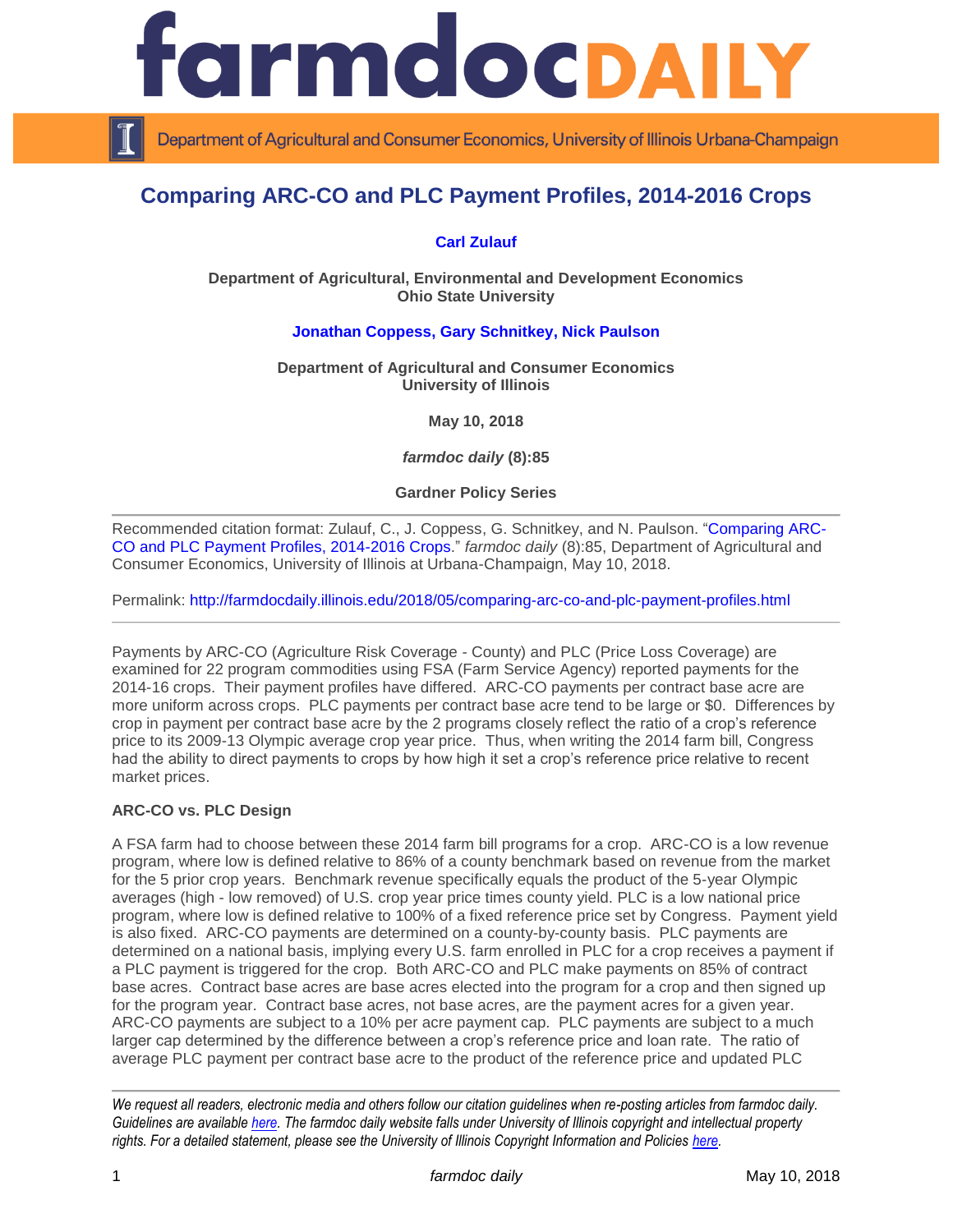base yield exceeded 10% for canola, peanuts, and long grain rice in 2014, 2015, and 2016; flaxseed, medium grain rice, and sorghum in 2015 and 2016; and wheat in 2016. Highest ratios round to 20% for flaxseed, long-grain rice, and sorghum in 2016. See data notes 1 and 2 for additional discussion of design-related items and Zulauf and colleagues for more discussion of payment cap related issues.

### **ARC-CO vs. PLC Payments**

Sum of ARC-CO payments for the 2014-16 crop years range from \$744 for crambe to \$10.4 billion for corn (see Table 1). Corn accounts for 75% of the \$13.7 billion in ARC-CO payments. The next 2 highest shares are 12% (wheat) and 11% (soybeans). Sum of PLC payments for the 2014-16 crop years range from \$0 for 11 crops to \$1.6 billion for wheat (see Table 2). Wheat accounts for 32% of the \$5.2 billion in PLC payments. The next 2 highest shares are 31% (long grain rice) and 18% (peanuts). All payments have been adjusted by removing payments to generic base acres (see data note 3).

| covered commodity  | sum of payments  | share of<br>payments | average contract<br>base acres per year | share of<br>contract base<br>acres | payment per<br>contract base acre |
|--------------------|------------------|----------------------|-----------------------------------------|------------------------------------|-----------------------------------|
| barley             | \$19,726,736     | 0.1%                 | 1,084,133                               | 0.6%                               | \$18.20                           |
| canola             | \$961,829        | 0.0%                 | 29,967                                  | 0.0%                               | \$32.10                           |
| chickpeas, large   | \$3,569,512      | 0.0%                 | 55,167                                  | 0.0%                               | \$64.70                           |
| chickpeas, small   | \$186,188        | 0.0%                 | 14,733                                  | 0.0%                               | \$12.64                           |
| corn               | \$10,370,919,640 | 75.5%                | 87,851,167                              | 48.7%                              | \$118.05                          |
| crambe             | \$774            | 0.0%                 | 900                                     | 0.0%                               | \$0.86                            |
| flaxseed           | \$2,739,238      | 0.0%                 | 81,467                                  | 0.0%                               | \$33.62                           |
| lentils            | \$1,629,507      | 0.0%                 | 113,100                                 | 0.1%                               | \$14.41                           |
| mustard            | \$164,424        | 0.0%                 | 9,400                                   | 0.0%                               | \$17.49                           |
| oats               | \$39,556,528     | 0.3%                 | 1,301,133                               | 0.7%                               | \$30.40                           |
| peanuts            | \$660,837        | 0.0%                 | 5,867                                   | 0.0%                               | \$112.64                          |
| peas, dry          | \$4,962,123      | 0.0%                 | 214,533                                 | 0.1%                               | \$23.13                           |
| rapeseed           | \$14,039         | 0.0%                 | 1,300                                   | 0.0%                               | \$10.80                           |
| rice, japonica     | \$16,631,536     | 0.1%                 | 166,603                                 | 0.1%                               | \$99.83                           |
| rice, long-grain   | \$530,667        | 0.0%                 | 4,833                                   | 0.0%                               | \$109.79                          |
| rice, medium-grain | \$812,324        | 0.0%                 | 6,105                                   | 0.0%                               | \$133.06                          |
| safflower          | \$559,556        | 0.0%                 | 29,367                                  | 0.0%                               | \$19.05                           |
| sesame             | \$1,681          | 0.0%                 | 800                                     | 0.0%                               | \$2.10                            |
| sorghum            | \$139,951,989    | 1.0%                 | 2,799,133                               | 1.6%                               | \$50.00                           |
| soybeans           | \$1,494,126,148  | 10.9%                | 51,479,533                              | 28.6%                              | \$29.02                           |
| sunflowers         | \$19,211,510     | 0.1%                 | 697,400                                 | 0.4%                               | \$27.55                           |
| wheat              | \$1,627,114,185  | 11.8%                | 34,276,433                              | 19.0%                              | \$47.47                           |
| <b>TOTAL</b>       | \$13,744,030,971 | 100.0%               | 180,223,075                             | 100.0%                             |                                   |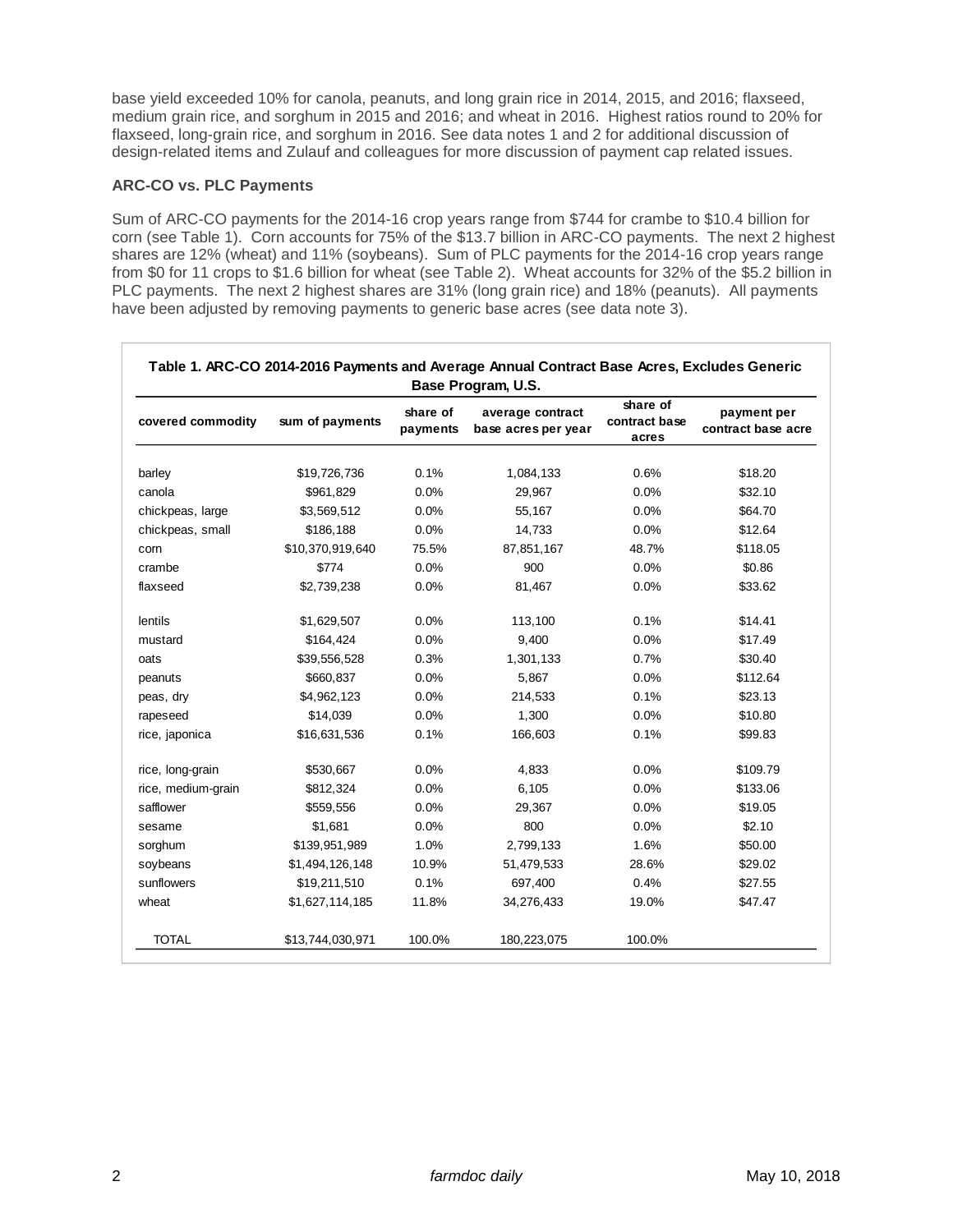| Program, U.S.      |                 |                      |                                         |                                    |                                   |  |  |  |
|--------------------|-----------------|----------------------|-----------------------------------------|------------------------------------|-----------------------------------|--|--|--|
| program commodity  | sum of payments | share of<br>payments | average contract<br>base acres per year | share of<br>contract base<br>acres | payment per<br>contract base acre |  |  |  |
|                    |                 |                      |                                         |                                    |                                   |  |  |  |
| barley             | \$0             | 0.0%                 | 3,685,900                               | 6.8%                               | \$0.00                            |  |  |  |
| canola             | \$191,104,176   | 3.6%                 | 1,425,233                               | 2.6%                               | \$134.09                          |  |  |  |
| chickpeas, large   | \$0             | 0.0%                 | 15,567                                  | 0.0%                               | \$0.00                            |  |  |  |
| chickpeas, small   | \$0             | 0.0%                 | 4,900                                   | 0.0%                               | \$0.00                            |  |  |  |
| corn               | \$242,846,167   | 4.6%                 | 6,529,233                               | 12.1%                              | \$37.19                           |  |  |  |
| crambe             | \$0             | 0.0%                 | 1,600                                   | 0.0%                               | \$0.00                            |  |  |  |
| flaxseed           | \$11,368,328    | 0.2%                 | 144,533                                 | 0.3%                               | \$78.66                           |  |  |  |
| lentils            | \$0             | 0.0%                 | 146,467                                 | 0.3%                               | \$0.00                            |  |  |  |
| mustard            | \$0             | 0.0%                 | 13,733                                  | 0.0%                               | \$0.00                            |  |  |  |
| oats               | \$14,902,245    | 0.3%                 | 651,300                                 | 1.2%                               | \$22.88                           |  |  |  |
| peanuts            | \$924,889,324   | 17.7%                | 1,950,867                               | 3.6%                               | \$474.09                          |  |  |  |
| peas, dry          | \$0             | 0.0%                 | 193,233                                 | 0.4%                               | \$0.00                            |  |  |  |
| rapeseed           | \$0             | 0.0%                 | 1,033                                   | 0.0%                               | \$0.00                            |  |  |  |
| rice, japonica     | \$37,680,752    | 0.7%                 | 341,316                                 | 0.6%                               | \$110.40                          |  |  |  |
| rice, long-grain   | \$1,601,208,659 | 30.6%                | 3,960,167                               | 7.3%                               | \$404.33                          |  |  |  |
| rice, medium-grain | \$43,217,571    | 0.8%                 | 164,299                                 | 0.3%                               | \$263.04                          |  |  |  |
| safflower          | \$0             | 0.0%                 | 49,200                                  | 0.1%                               | \$0.00                            |  |  |  |
| sesame             | \$0             | 0.0%                 | 4,233                                   | 0.0%                               | \$0.00                            |  |  |  |
| sorghum            | \$469,495,345   | 9.0%                 | 5,677,767                               | 10.5%                              | \$82.69                           |  |  |  |
| soybeans           | \$0             | 0.0%                 | 1,839,900                               | 3.4%                               | \$0.00                            |  |  |  |
| sunflowers         | \$28,517,498    | 0.5%                 | 911,067                                 | 1.7%                               | \$31.30                           |  |  |  |
| wheat              | \$1,673,504,018 | 31.9%                | 26,441,733                              | 48.8%                              | \$63.29                           |  |  |  |
| <b>TOTAL</b>       | \$5,238,734,083 | 100.0%               | 54, 153, 282                            | 100.0%                             |                                   |  |  |  |

# **Table 2. PLC 2014-2016 Payments and Average Annual Contract Base Acres, Excludes Generic Base**

A crop's contract base acres are an important determinant of ARC-CO and PLC payments to the crop. Using linear regression, contract base acres explain 83% and 54% of the variation across crops in ARC-CO and PLC payments, respectively (see Figures 1 and 2). Since total payment is a product of contract base acres times average payment per contract base acre, the lower explanatory power of contract base acres for PLC implies payment per contract base acre varied more for PLC than ARC-CO. Payment per contract base acre summed over the 2014-16 crops ranged from \$0 (11 crops) to \$474 (peanuts) for PLC vs. \$0.86 (crambe) to \$118 (corn) for ARC-CO (see Figure 3). Standard deviation, another measure of variation, was over 3 times larger for PLC than ACR-CO (\$134 vs. \$41) while average payment was less than 2 times larger for PLC than ARC-CO (\$77 vs. \$46).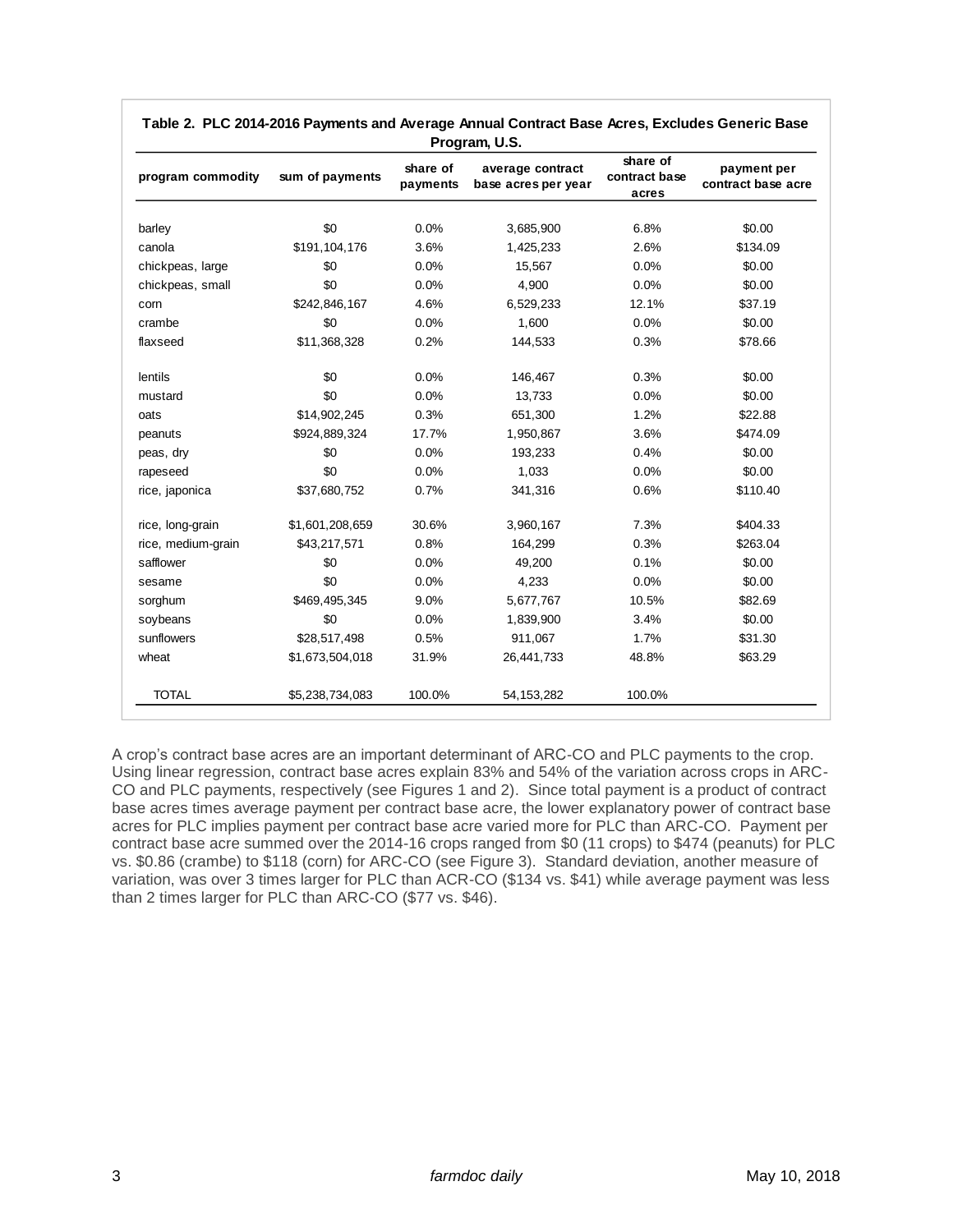

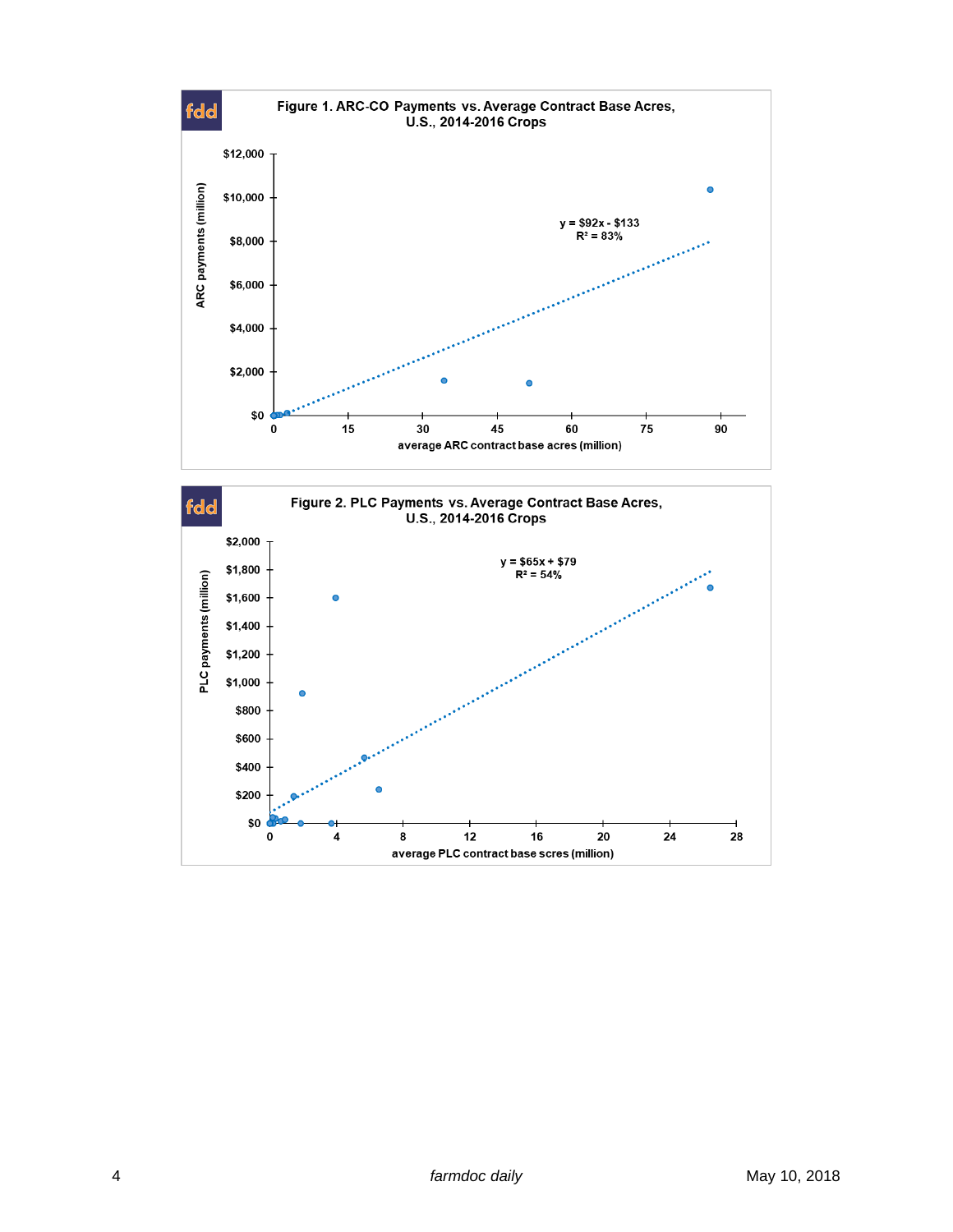

# **Difference in Payment per Contract Base Acre**

The difference of PLC payment per contract base acre minus ARC-CO payment per contract base acre by crop over the 2014-16 crop years is regressed on the ratio of the crop's reference price to its Olympic average market price for the 2009-13 crop years. Reference price is the key PLC support parameter and is fixed by Congress in the farm bill. The 5-year Olympic average market price is a key ARC support parameter. The Olympic average for the 2009-13 crop years would have largely been known when the 2014 farm bill was written. Only the price for the 2013 crop year was unknown, but a reasonable estimate existed as the crop year was one-third to one half completed, depending on the crop.

The ratio explains 84% of the variation in the difference in payment per contract base acre by the 2 programs (see Figure 4). The relationship is significant with 99.9% statistical confidence. It is highly nonlinear, with the payment difference increasing more rapidly than the ratio. For example, setting the reference price at 105% vs. 100% of the 2009-13 Olympic average price increased PLC's payment advantage more than did setting the reference price at 95% vs. 90%.

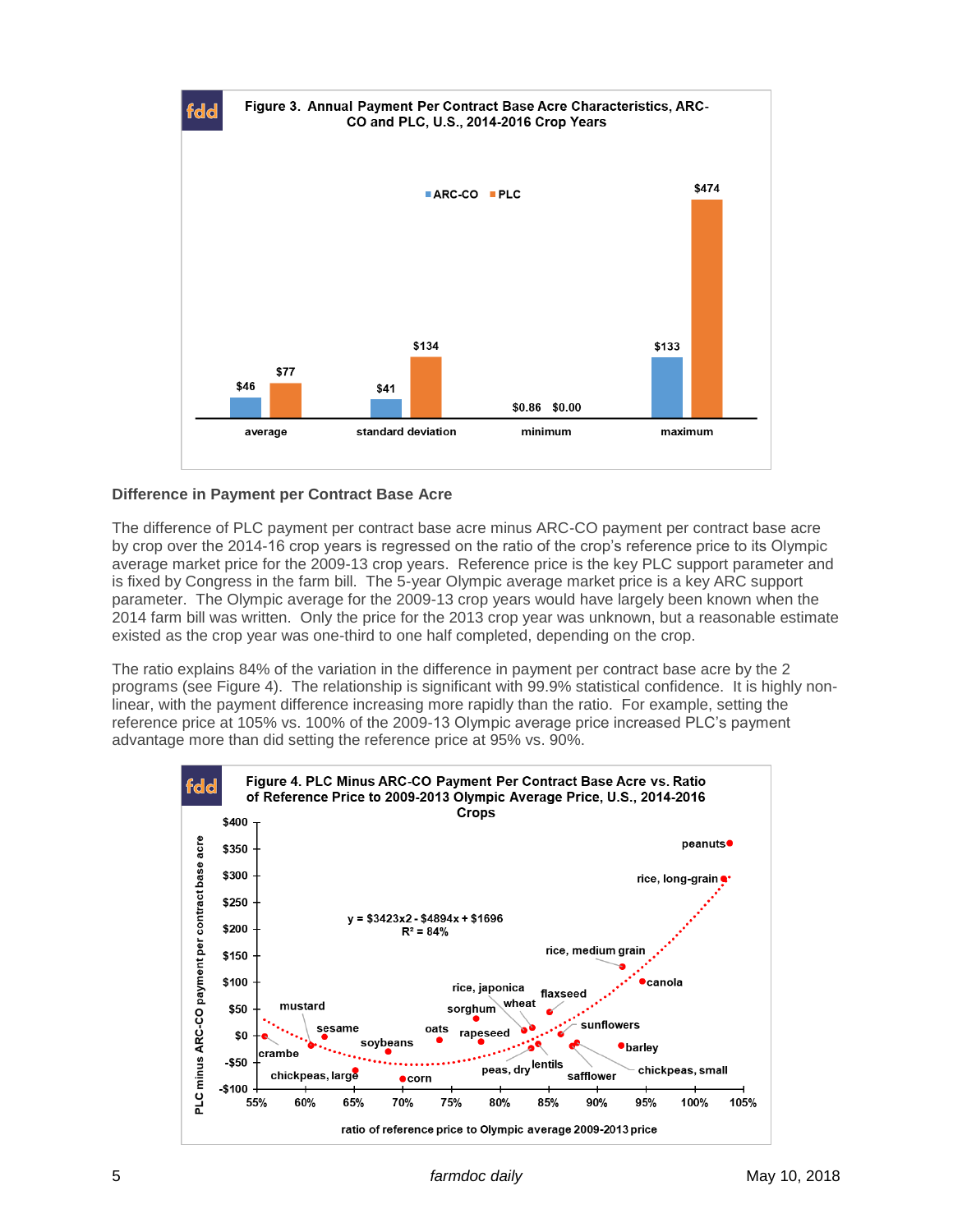

Regression analysis is sensitive to extreme values. Thus, the 2 crops with the highest difference (peanuts and long grain rice) are removed. As is common when extreme values are removed, explanatory power declines, specifically to 45% (see Figure 5). However, statistical confidence in the relationship is 99.2%. It retains the same form, although the coefficients change.



Given the historic important role of cost of production in U.S. commodity programs, a third analysis considered the total cost of producing a crop. This analysis is limited to crops for which the U.S. Department of Agriculture publishes cost of production data (see data note 4). For each crop, the payment difference per contract base acre is divided by the average total cost of producing the crop in 2014-16. The regression relationship remains significant at the 99% level of statistical confidence and retains the same general form although the regression coefficients change.

# **Summary Observations**

Payment per contract base acre varied much less for ARC-CO than PLC for 2014-16 crops.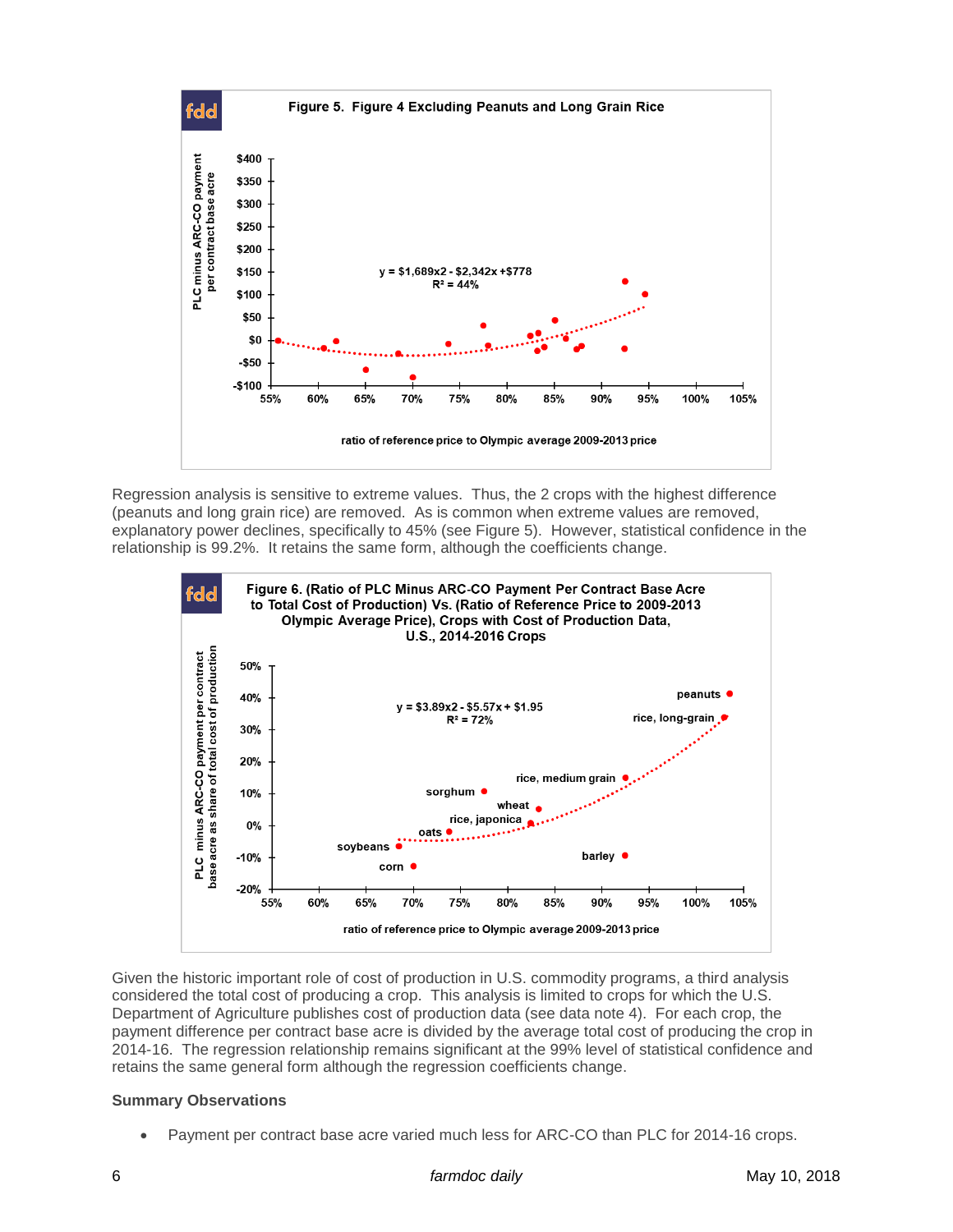- Likely reasons for ARC-CO's lower variation is its market oriented support price and smaller 10% cap on per acre payment.
- Congress was able to target 2014 farm bill payments to crops by setting the reference price at a higher level relative to market prices at the time the 2014 farm bill was written. Peanuts and long grain rice have the highest reference-to-market price ratio.
- Extending the current set of reference prices will continue the large variation across crops in the ratio of the reference price to recent market prices (see Figure 7).
- Given the preceding discussion, it is thus not surprising that both the proposed House Farm Bill and the recently released Brown-Thune bill have provisions that speak to this variation. The House farm bill creates an "effective reference price," which is the higher of the reference price or 85% of the 5-year Olympic average of crop year price with a cap at 115% of the reference price (see [April 26, 2018](http://farmdocdaily.illinois.edu/2018/04/initial-review-of-the-house-2018-farm-bill.html) *farmdoc daily* article). Brown-Thune caps the reference price at the average price for the immediately preceding 10 crop years.
- The reference-to-market price ratio could be more contentious than the work requirements for SNAP (Supplemental Nutrition Assistance Program).
- Sub-issues include whether fixed reference prices should include a market orientation component and how large of variation in reference-to-market price ratio across crops is fair.



A potential related issue is the difference in ARC-CO vs. PLC per acre payment caps.

## **Data Notes**

- 1) ARC has an individual farm version, ARC-IC. Payment is made if average actual revenue per acre across all program crops planted on an ARC-IC farm is less than 86% of the farm's benchmark revenue per acre. Benchmark revenue is calculated using farm yields. Payment is made on 65% of base acres, with per acre payment capped at 10% of benchmark revenue.
- 2) A limit exists on the market orientation of both versions of ARC. If a crop's average price for a crop year is less than its reference price, crop year price is replaced by the reference price in the Olympic 5-year average that calculates price for ARC's revenue benchmark. A crop's reference price is thus a floor on the price used to determine the ARC revenue benchmark.